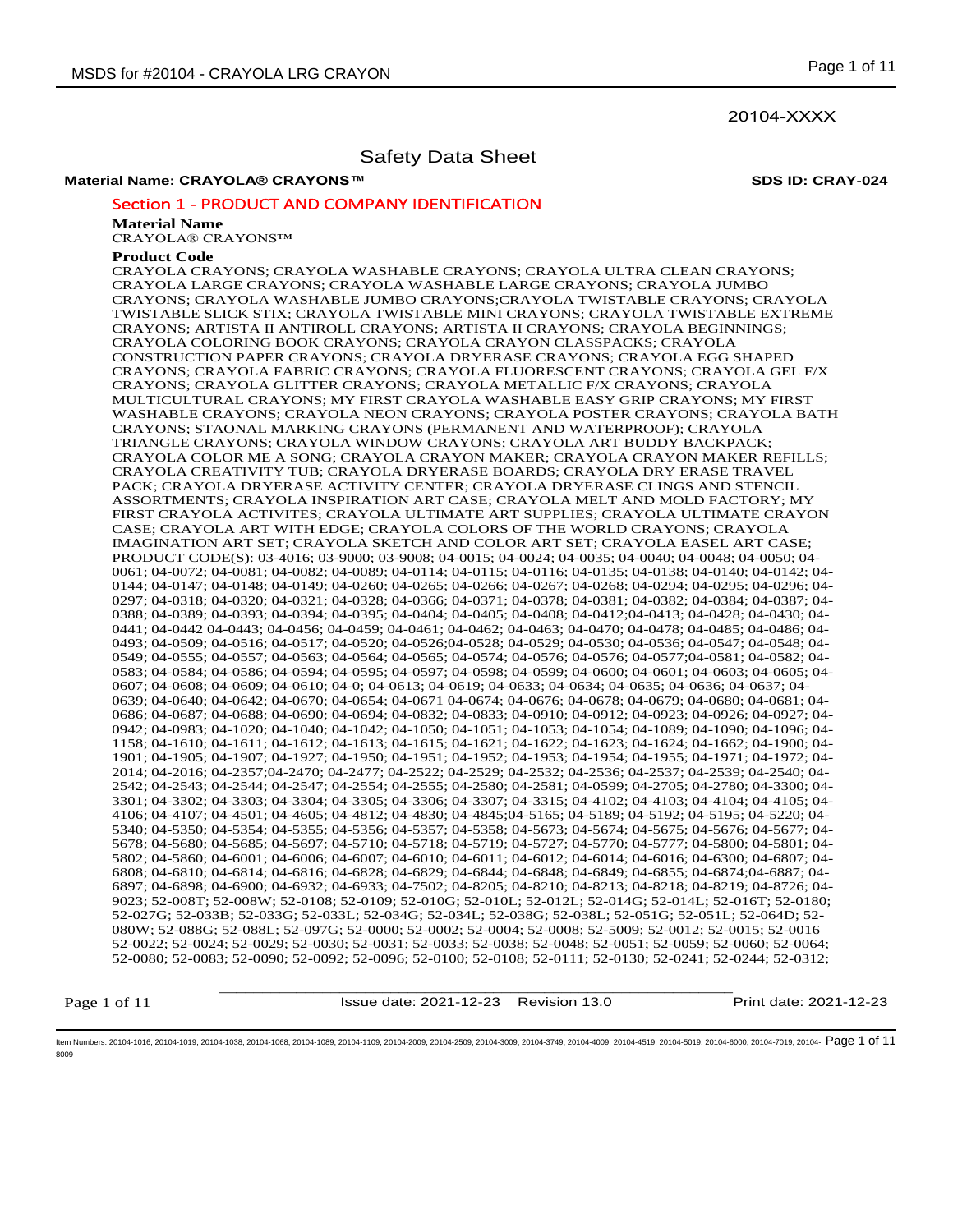## **Material Name: CRAYOLA® CRAYONS™ SDS ID: CRAY-024**

\_\_\_\_\_\_\_\_\_\_\_\_\_\_\_\_\_\_\_\_\_\_\_\_\_\_\_\_\_\_\_\_\_\_\_\_\_\_\_\_\_\_\_\_\_\_\_\_\_\_\_\_\_\_\_\_\_\_\_\_ 52-0320; 52-0322; 52-0332; 52-0333; 52-0336; 52-0386; 52-0387; 52-0388; 52-0389; 52-0390; 52-0393; 52-0743; 52-0774; 52-0836; 52-0952; 52-0953; 52-1024; 52-1164; 52-1165; 52-1170; 52-1167; 52-1171; 52-1172; 52-1173; 52-1174; 52-1175; 52-1176; 52-1177; 52-1180; 52-1182; 52-1204; 52-1219; 52-1220; 52-1221; 52-1222; 52-1223; 52-1225; 52-1226; 52-1227; 52-1228; 52-1230; 52-1231; 52-1232; 52-1234; 52-1235; 52-1236; 52-1237; 52-1238; 52-1239; 52-1240; 52-1241; 52-1242; 52-1243; 52-1244 52-1245; 52-1247; 52-1248; 52-1249; 52-1250; 52-1251; 52-1252; 52-1253; 52-1254; 52-1255; 52-1256; 52-1259; 52-1260; 52-1261; 52-1262; 52-1263; 52-1265; 52-1266; 52-1267; 52-1268; 52-1269; 52-1309; 52-1310; 52-1327; 52-1328; 52-1330; 52-1331; 52-1332; 52-1333; 52-1334; 52-1335; 52-1336; 52-1337; 52-1338; 52-1339; 52-1340; 52-1341; 52-1342; 52-1343; 52-1344; 52-1415; 52-1416; 52-1501; 52-1502; 52-1503; 52-1504;52-1617; 52-169l; 52-1800; 52-1801; 52-1820; 52-1821; 52-1822; 52-1823; 52-1824; 52-1825; 52-1826; 52-1827; 52-1828; 52-1829; 52-1830; 52-1831; 52-1908; 52-1912; 52-2108; 52-2150; 52-2151; 52-2152; 52-2153; 52-2154; 52-2155; 52-2156; 52-2457; 52-2158; 52-2159; 52-2216; 52-2222; 52-3008; 52-3010; 52-3012; 52-3013; 52-3016; 52-3024; 52-3032; 52-3064; 52-3088; 52-3089; 52-3100; 52-3124; 52-3151; 52-3152; 52-3280; 52-3281; 52-3283; 52-3285; 52-3286; 52-3287; 52-3348; 52-3349; 52-3400; 52-3401; 52-3402; 52-3403; 52-3407; 52-3408; 52-3409; 52-3410; 52-3411; 52-3412; 52-3413; 52-3414; 52-3415; 52-3418; 52-3420; 52-3424; 52-3425; 52-3426; 52-3427; 52-3428; 52-3429; 52-3430; 52-3431; 52-3432; 52-3433; 52-3434; 52-3435; 52-3449; 52-3450; 52-3451; 52-3452; 52-3453; 52-3454; 52-3456; 52-3458; 52-3715; 52-3716; 52-3724; 52-3776; 52-3860; 52-3878; 52-3902; 52-3911; 52-3912; 52-3913; 52-3914; 52-3915; 52-3917; 52-3918; 52-3919; 52-3980; 52-3926; 52-3929; 52-3947; 52-4008; 52-4016; 52-4030; 52-4031; 52-4032; 52-4200; 52-4201; 52-4202; 52-4203; 52-4204; 52-4205; 52-4206; 52-4207; 52-4208; 52-4209; 52-4210; 52-4211; 52-4300; 52-4301; 52-4302; 52-4303; 52-4304; 52-4305; 52-4307; 52-4306; 52-4308; 52-4309; 52-4310; 52-4311; 52-4312; 52-4313; 52-4314; 52-4315; 52-4316; 52-4317; 52-4318; 52-4319; 52-4320; 52-4321; 53-4322; 52-4323; 52-4324; 52-4325; 52-4326; 52-4327; 52-4328; 52-4329; 52-4230; 52-4331; 52-4332; 52-4333; 52-4334; 52-4335; 52-4336; 52-4337; 52-4338; 52-4339; 52-4340; 52-4341; 52-4342; 52-4343; 52-4344; 52-4345, 52-4346; 52-4347; 53-4348; 52-4349; 52-4350; 52-4351; 52-4352; 52-4353; 52-4354; 52-4355; 52-4356; 52-4357; 52-4358; 52-4359; 52-4360; 52-4361; 52-4362; 52-4363; 52-4364; 54-4365; 52-4366; 52-4367; 52-4368; 52-4369; 52-4370; 52-4371; 52-4372; 52-4373; 52-4374; 52-4375; 52-4376; 52-4377; 52-4378; 52-4392; 52-4393; 52-4408; 52-4409; 52-4411; 52-4412; 52-4419; 52-4423; 52-4424; 52-4425; 52-4426; 52-4427; 52-4428; 52-4448; 52-4419; 52-4510; 52-4511; 52-4512; 52-4513; 52-4514; 52-4515; 52-4516; 52-4517; 52-4606; 52-4607; 52-4617; 52-5004; 52-5009; 52-5010; 52-5445; 52-5816; 52-5817; 52-5818; 52-5819; 52-5820; 52-6412; 52-6436; 52-6437; 52-6444;52-6448; 52-6465; 52-6474; 52-6724; 52-6800; 52-6801; 52-6802; 52-6803; 52-6804; 52-6805; 52-6806; 52-6904; 52-6908; 52-6916; 52-6920; 52-6924; 52-6948; 52-6964; 52-7016; 52-7408; 52-7516; 52-7721; 52-8002; 52-8008; 52-8015; 52-8016; 52-8019; 52-8038; 52-8039; 52-8059; 52-8098; 52-8360; 52-8374; 52-8389; 52-8530; 52-8616; 52-8617; 52-8800; 52-8814; 52-8815; 52-8816; 52-8817; 52-8818; 52-8819; 52-8821; 52-8908; 52-9163; 52-9164; 52-9165; 52-9504; 52-9505; 52-9507; 52-9509; 52-9510; 52-9512; 52-9610; 52-9612; 52-9614; 52-9615; 52-9621; 52-9624; 52-9626; 52-9706; 52-9712; 52-9715; 52-9724; 52-9738; 52-9765; 52-9824; 52-9916; 52-9930;52-MEGA; 58-8331; 74-5120; 74-5121; 74-5130; 74-6076; 74- 6077;74-7054; 74-7060; 74-7061; 74-7062; 74-7063; 74-7064; 74-7065; 74-7066; 74-7067; 74-7068; 74-7069; 74- 7097; 74-7098; 74-7099; 74-7086; 74-7071; 74-7072; 74-7073; 74-7074; 74-7076; 74-7077; 74-7078; 74-7128; 74- 7211; 74-7320; 80-8209; 80-8214; 80-8252; 80-8256; 80-8275; 80-6868; 80-6878; 80-6879; 81-0080; 81-1305; 81- 1306; 81-1308; 81-1309; 81-1310; 81-1311; 81-1316; 81-1318; 81-1328; 81-1330; 81-1331; 81-1332; 81-1336; 81- 1339; 81-1341; 81-1342; 81-1345; 81-1346; 81-1347; 81-1348; 81-1357; 81-1358; 81-1364; 81-1374; 81-1384; 81- 1384, 81-1399; 81-1403; 81-1404; 81-1412; 81-1421; 81-1422; 81-1427; 81-1428; 81-1450; 81-1451; 81-1455; 81- 1459; 81-1460; 81-1461; 81-1470; 81-1471; 81-6887; 81-6892; 81-6905; 81-8103; 81-8104; 81-8114; 81-8115; 81- 8116; 81-1371; 81-8127; 81-8128; 81-8129; 81-2011; 81-2784; 81-8327; 82-0433; 82-0532; 82-0533; 82-0565; 82- 5264; 82-5296; 82-0689; 95-0280; 95-0281; 95-0282; 95-0283; 95-0284; 95-0292; 95-0293; 95-0294; 95-0295; 95- 1045; 95-1046; 95-1047; 95-1048; 95-1052; 95-1053; 95-1054; 95-1059; 95-1060; 95-8043; 95-8044; 98-2000; 98- 3100; 98-3210; 98-3220; 98-3230; 98-3240; 98-3400; 98-5194; 98-5200; 98-5201, 98-5202, 98-5203; 98-5205; 98- 5208; 98-5212; 98-5216; 98-8573; 98-8601; 98-8605; 98-8609; 98-8625; 98-8634; 98-8635; 98-8636; 98-8638; 98- 8647; 98-8658; 98-8661; 98-8662; 98-8663; 98-8667; 98-9510; 98-9511; 99-0060; 99-0061; 99-0062; 42705 CRAYOLA CRAYONS; CRAYOLA WASHABLE CRAYONS; CRAYOLA ULTRA CLEAN CRAYONS; CRAYOLA LARGE CRAYONS; CRAYOLA WASHABLE LARGE CRAYONS; CRAYOLA JUMBO CRAYONS; CRAYOLA WASHABLE JUMBO CRAYONS;CRAYOLA TWISTABLE CRAYONS; CRAYOLA TWISTABLE SLICK STIX; CRAYOLA TWISTABLE MINI CRAYONS; CRAYOLA TWISTABLE EXTREME CRAYONS; ARTISTA II ANTIROLL CRAYONS; ARTISTA II CRAYONS; CRAYOLA BEGINNINGS; CRAYOLA COLORING BOOK CRAYONS; CRAYOLA CRAYON CLASSPACKS; CRAYOLA CONSTRUCTION PAPER CRAYONS; CRAYOLA DRYERASE CRAYONS; CRAYOLA EGG SHAPED

Page 2 of 11

Issue date: 2021-12-23 Revision 13.0 Print date: 2021-12-23

ltem Numbers: 20104-1016, 20104-1019, 20104-1038, 20104-1088, 20104-1089, 20104-1109, 20104-2009, 20104-2509, 20104-3719, 20104-4019, 20104-4519, 20104-5019, 20104-45019, 20104-5019, 20104-6000, 20104-7019, 20104-600, 2010 8009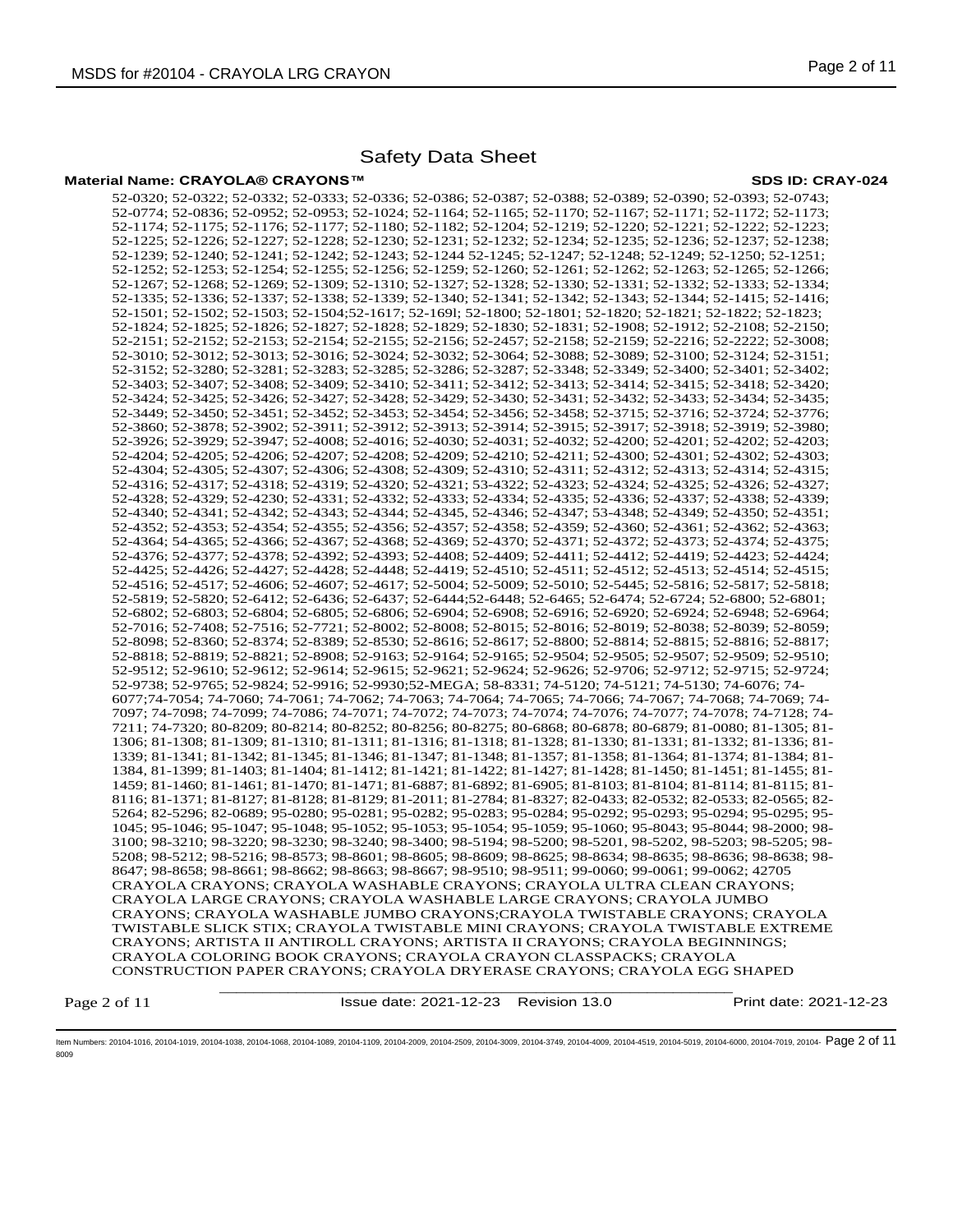## **Material Name: CRAYOLA® CRAYONS™ SDS ID: CRAY-024**

\_\_\_\_\_\_\_\_\_\_\_\_\_\_\_\_\_\_\_\_\_\_\_\_\_\_\_\_\_\_\_\_\_\_\_\_\_\_\_\_\_\_\_\_\_\_\_\_\_\_\_\_\_\_\_\_\_\_\_\_ CRAYONS; CRAYOLA FABRIC CRAYONS; CRAYOLA FLUORESCENT CRAYONS; CRAYOLA GEL F/X CRAYONS; CRAYOLA GLITTER CRAYONS; CRAYOLA METALLIC F/X CRAYONS; CRAYOLA MULTICULTURAL CRAYONS; MY FIRST CRAYOLA WASHABLE EASY GRIP CRAYONS; MY FIRST WASHABLE CRAYONS; CRAYOLA NEON CRAYONS; CRAYOLA POSTER CRAYONS; CRAYOLA BATH CRAYONS; STAONAL MARKING CRAYONS (PERMANENT AND WATERPROOF); CRAYOLA TRIANGLE CRAYONS; CRAYOLA WINDOW CRAYONS; CRAYOLA ART BUDDY BACKPACK; CRAYOLA COLOR ME A SONG; CRAYOLA CRAYON MAKER; CRAYOLA CRAYON MAKER REFILLS; CRAYOLA CREATIVITY TUB; CRAYOLA DRYERASE BOARDS; CRAYOLA DRY ERASE TRAVEL PACK; CRAYOLA DRYERASE ACTIVITY CENTER; CRAYOLA DRYERASE CLINGS AND STENCIL ASSORTMENTS; CRAYOLA INSPIRATION ART CASE; CRAYOLA MELT AND MOLD FACTORY; MY FIRST CRAYOLA ACTIVITES; CRAYOLA ULTIMATE ART SUPPLIES; CRAYOLA ULTIMATE CRAYON CASE; CRAYOLA ART WITH EDGE; CRAYOLA COLORS OF THE WORLD CRAYONS; CRAYOLA IMAGINATION ART SET; CRAYOLA SKETCH AND COLOR ART SET; CRAYOLA EASEL ART CASE; COLORS OF KINDNESS; PRODUCT CODE(S): 03-4016; 03-9000; 03-9008; 04-0015; 04-0024; 04-0035; 04- 0040; 04-0048; 04-0050; 04-0061; 04-0072; 04-0081; 04-0082; 04-0089; 04-0114; 04-0115; 04-0116; 04-0135; 04- 0138; 04-0140; 04-0142; 04-0144; 04-0147; 04-0148; 04-0149; 04-0260; 04-0265; 04-0266; 04-0267; 04-0268; 04- 0294; 04-0295; 04-0296; 04-0297; 04-0318; 04-0320; 04-0321; 04-0328; 04-0366; 04-0371; 04-0378; 04-0381; 04- 0382; 04-0384; 04-0387; 04-0388; 04-0389; 04-0393; 04-0394; 04-0395; 04-0404; 04-0405; 04-0408; 04-0412;04- 0413; 04-0428; 04-0430; 04-0441; 04-0442 04-0443; 04-0456; 04-0459; 04-0461; 04-0462; 04-0463; 04-0470; 04- 0478; 04-0485; 04-0486; 04-0493; 04-0509; 04-0516; 04-0517; 04-0520; 04-0526;04-0528; 04-0529; 04-0530; 04- 0536; 04-0547; 04-0548; 04-0549; 04-0555; 04-0557; 04-0563; 04-0564; 04-0565; 04-0574; 04-0576; 04-0576; 04- 0577;04-0581; 04-0582; 04-0583; 04-0584; 04-0586; 04-0594; 04-0595; 04-0597; 04-0598; 04-0599; 04-0600; 04- 0601; 04-0603; 04-0605; 04-0607; 04-0608; 04-0609; 04-0610; 04-0; 04-0613; 04-0619; 04-0633; 04-0634; 04-0635; 04-0636; 04-0637; 04-0639; 04-0640; 04-0642; 04-0670; 04-0654; 04-0671 04-0674; 04-0676; 04-0678; 04- 0679; 04-0680; 04-0681; 04-0686; 04-0687; 04-0688; 04-0690; 04-0694; 04-0832; 04-0833; 04-0910; 04-0912; 04- 0923; 04-0926; 04-0927; 04-0942; 04-0983; 04-1020; 04-1040; 04-1042; 04-1050; 04-1051; 04-1053; 04-1054; 04- 1089; 04-1090; 04-1096; 04-1158; 04-1610; 04-1611; 04-1612; 04-1613; 04-1615; 04-1621; 04-1622; 04-1623; 04- 1624; 04-1662; 04-1900; 04-1901; 04-1905; 04-1907; 04-1927; 04-1950; 04-1951; 04-1952; 04-1953; 04-1954; 04- 1955; 04-1971; 04-1972; 04-2014; 04-2016; 04-2357;04-2470; 04-2477; 04-2522; 04-2529; 04-2532; 04-2536; 04- 2537; 04-2539; 04-2540; 04-2542; 04-2543; 04-2544; 04-2547; 04-2554; 04-2555; 04-2580; 04-2581; 04-0599; 04- 2705; 04-2780; 04-3300; 04-3301; 04-3302; 04-3303; 04-3304; 04-3305; 04-3306; 04-3307; 04-3315; 04-4102; 04- 4103; 04-4104; 04-4105; 04-4106; 04-4107; 04-4501; 04-4605; 04-4812; 04-4830; 04-4845;04-5165; 04-5189; 04- 5192; 04-5195; 04-5220; 04-5340; 04-5350; 04-5354; 04-5355; 04-5356; 04-5357; 04-5358; 04-5673; 04-5674; 04- 5675; 04-5676; 04-5677; 04-5678; 04-5680; 04-5685; 04-5697; 04-5710; 04-5718; 04-5719; 04-5727; 04-5770; 04- 5777; 04-5800; 04-5801; 04-5802; 04-5860; 04-6001; 04-6006; 04-6007; 04-6010; 04-6011; 04-6012; 04-6014; 04- 6016; 04-6300; 04-6807; 04-6808; 04-6810; 04-6814; 04-6816; 04-6828; 04-6829; 04-6844; 04-6848; 04-6849; 04- 6855; 04-6874;04-6887; 04-6897; 04-6898; 04-6900; 04-6932; 04-6933; 04-7502; 04-8205; 04-8210; 04-8213; 04- 8218; 04-8219; 04-8726; 04-9023; 52-008T; 52-008W; 52-0108; 52-0109; 52-010G; 52-010L; 52-012L; 52-014G; 52-014L; 52-016T; 52-0180; 52-027G; 52-033B; 52-033G; 52-033L; 52-034G; 52-034L; 52-038G; 52-038L; 52- 051G; 52-051L; 52-064D; 52-080W; 52-088G; 52-088L; 52-097G; 52-0000; 52-0002; 52-0004; 52-0008; 52-5009; 52-0012; 52-0015; 52-0016 52-0022; 52-0024; 52-0029; 52-0030; 52-0031; 52-0033; 52-0038; 52-0048; 52-0051; 52-0059; 52-0060; 52-0064; 52-0080; 52-0083; 52-0090; 52-0092; 52-0096; 52-0100; 52-0108; 52-0111; 52-0130; 52-0241; 52-0244; 52-0312; 52-0320; 52-0322; 52-0332; 52-0333; 52-0336; 52-0386; 52-0387; 52-0388; 52-0389; 52-0390; 52-0393; 52-0743; 52-0774; 52-0836; 52-0952; 52-0953; 52-1024; 52-1164; 52-1165; 52-1170; 52-1167; 52-1171; 52-1172; 52-1173; 52-1174; 52-1175; 52-1176; 52-1177; 52-1180; 52-1182; 52-1204; 52-1219; 52-1220; 52-1221; 52-1222; 52-1223; 52-1225; 52-1226; 52-1227; 52-1228; 52-1230; 52-1231; 52-1232; 52-1234; 52-1235; 52-1236; 52-1237; 52-1238; 52-1239; 52-1240; 52-1241; 52-1242; 52-1243; 52-1244 52-1245; 52-1247; 52-1248; 52-1249; 52-1250; 52-1251; 52-1252; 52-1253; 52-1254; 52-1255; 52-1256; 52-1259; 52-1260; 52-1261; 52-1262; 52-1263; 52-1265; 52-1266; 52-1267; 52-1268; 52-1269; 52-1309; 52-1310; 52-1327; 52-1328; 52-1330; 52-1331; 52-1332; 52-1333; 52-1334; 52-1335; 52-1336; 52-1337; 52-1338; 52-1339; 52-1340; 52-1341; 52-1342; 52-1343; 52-1344; 52-1415; 52-1416; 52-1501; 52-1502; 52-1503; 52-1504;52-1617; 52-169l; 52-1800; 52-1801; 52-1820; 52-1821; 52-1822; 52-1823; 52-1824; 52-1825; 52-1826; 52-1827; 52-1828; 52-1829; 52-1830; 52-1831; 52-1908; 52-1912; 52-2108; 52-2150; 52-2151; 52-2152; 52-2153; 52-2154; 52-2155; 52-2156; 52-2457; 52-2158; 52-2159; 52-2216; 52-2222; 52-3008; 52-3010; 52-3012; 52-3013; 52-3016; 52-3024; 52-3032; 52-3064; 52-3088; 52-3089; 52-3100; 52-3124; 52-3151; 52-3152; 52-3280; 52-3281; 52-3283; 52-3285; 52-3286; 52-3287; 52-3348; 52-3349;

Page 3 of 11

Issue date: 2021-12-23 Revision 13.0 Print date: 2021-12-23

ltem Numbers: 20104-1016, 20104-1019, 20104-1038, 20104-1088, 20104-1089, 20104-1109, 20104-2009, 20104-2509, 20104-3719, 20104-4019, 20104-4519, 20104-5019, 20104-45019, 20104-5019, 20104-6000, 20104-7019, 20104-600, 2010 8009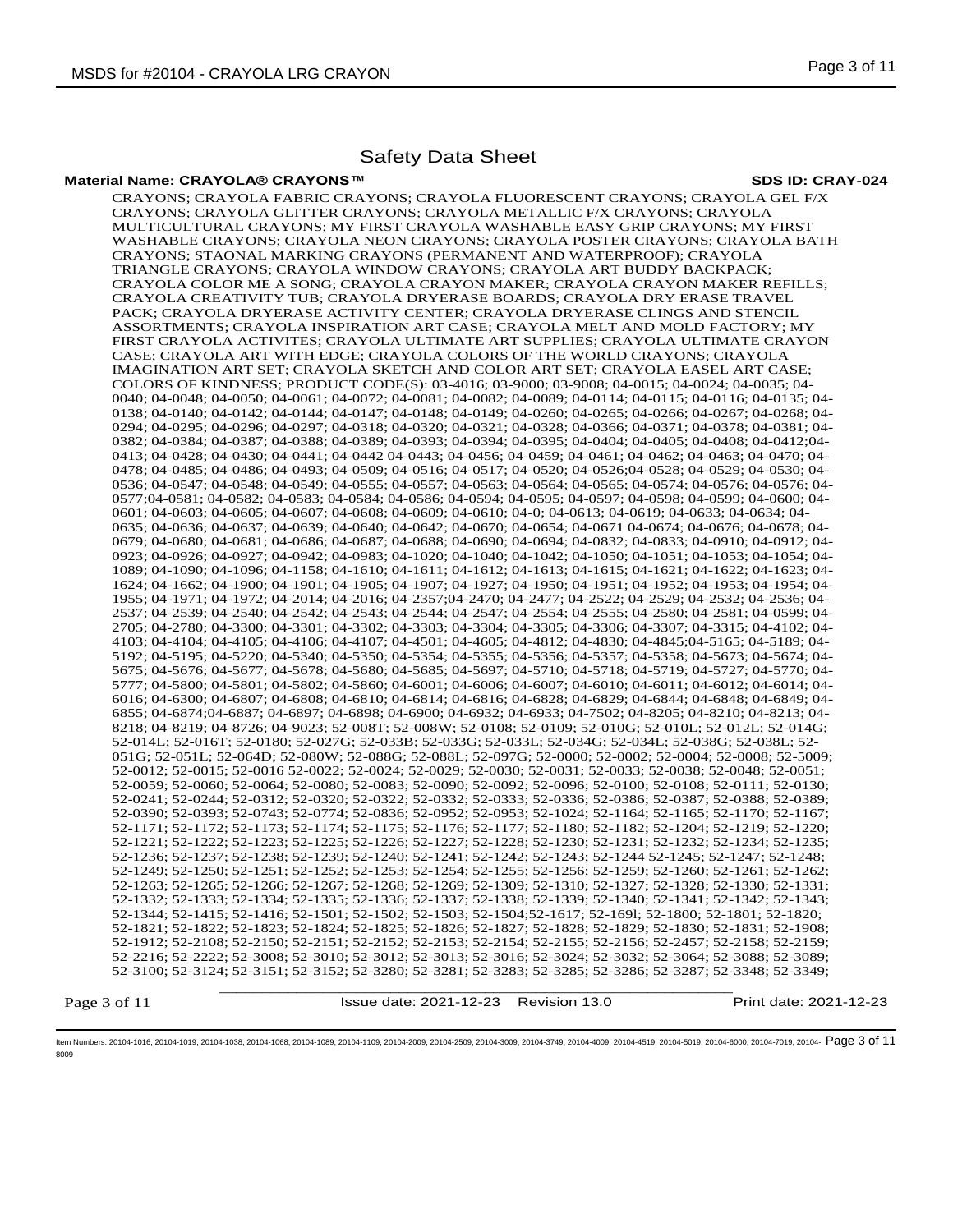#### **Material Name: CRAYOLA® CRAYONS™ SDS ID: CRAY-024**

52-3400; 52-3401; 52-3402; 52-3403; 52-3407; 52-3408; 52-3409; 52-3410; 52-3411; 52-3412; 52-3413; 52-3414; 52-3415; 52-3418; 52-3420; 52-3424; 52-3425; 52-3426; 52-3427; 52-3428; 52-3429; 52-3430; 52-3431; 52-3432; 52-3433; 52-3434; 52-3435; 52-3449; 52-3450; 52-3451; 52-3452; 52-3453; 52-3454; 52-3456; 52-3458; 52-3715; 52-3716; 52-3724; 52-3776; 52-3860; 52-3878; 52-3902; 52-3911; 52-3912; 52-3913; 52-3914; 52-3915; 52-3917; 52-3918; 52-3919; 52-3980; 52-3926; 52-3929; 52-3947; 52-4008; 52-4016; 52-4030; 52-4031; 52-4032; 52-4200; 52-4201; 52-4202; 52-4203; 52-4204; 52-4205; 52-4206; 52-4207; 52-4208; 52-4209; 52-4210; 52-4211; 52-4300; 52-4301; 52-4302; 52-4303; 52-4304; 52-4305; 52-4307; 52-4306; 52-4308; 52-4309; 52-4310; 52-4311; 52-4312; 52-4313; 52-4314; 52-4315; 52-4316; 52-4317; 52-4318; 52-4319; 52-4320; 52-4321; 53-4322; 52-4323; 52-4324; 52-4325; 52-4326; 52-4327; 52-4328; 52-4329; 52-4230; 52-4331; 52-4332; 52-4333; 52-4334; 52-4335; 52-4336; 52-4337; 52-4338; 52-4339; 52-4340; 52-4341; 52-4342; 52-4343; 52-4344; 52-4345, 52-4346; 52-4347; 53-4348; 52-4349; 52-4350; 52-4351; 52-4352; 52-4353; 52-4354; 52-4355; 52-4356; 52-4357; 52-4358; 52-4359; 52-4360; 52-4361; 52-4362; 52-4363; 52-4364; 54-4365; 52-4366; 52-4367; 52-4368; 52-4369; 52-4370; 52-4371; 52-4372; 52-4373; 52-4374; 52-4375; 52-4376; 52-4377; 52-4378; 52-4392; 52-4393; 52-4408; 52-4409; 52-4411; 52-4412; 52-4419; 52-4423; 52-4424; 52-4425; 52-4426; 52-4427; 52-4428; 52-4448; 52-4419; 52-4510; 52-4511; 52-4512; 52-4513; 52-4514; 52-4515; 52-4516; 52-4517; 52-4606; 52-4607; 52-4617; 52-5004; 52-5009; 52-5010; 52-5445; 52-5816; 52-5817; 52-5818; 52-5819; 52-5820; 52-6412; 52-6436; 52-6437; 52-6444;52-6448; 52-6465; 52-6474; 52-6724; 52-6800; 52-6801; 52-6802; 52-6803; 52-6804; 52-6805; 52-6806; 52-6904; 52-6908; 52-6916; 52-6920; 52-6924; 52-6948; 52-6964; 52-7016; 52-7408; 52-7516; 52-7721; 52-8002; 52-8008; 52-8015; 52-8016; 52-8019; 52-8038; 52-8039; 52-8059; 52-8098; 52-8360; 52-8374; 52-8389; 52-8530; 52-8616; 52-8617; 52-8800; 52-8814; 52-8815; 52-8816; 52-8817; 52-8818; 52-8819; 52-8821; 52-8908; 52-9163; 52-9164; 52-9165; 52-9504; 52-9505; 52-9507; 52-9509; 52-9510; 52-9512; 52-9610; 52-9612; 52-9614; 52-9615; 52-9621; 52-9624; 52-9626; 52-9706; 52-9712; 52-9715; 52-9724; 52-9738; 52-9765; 52-9824; 52-9916; 52-9930;52-MEGA; 58-8331; 74-5120; 74-5121; 74-5130; 74-6076; 74-6077;74-7054; 74-7060; 74-7061; 74-7062; 74-7063; 74-7064; 74-7065; 74-7066; 74-7067; 74-7068; 74-7069; 74-7097; 74-7098; 74-7099; 74-7086; 74-7071; 74-7072; 74-7073; 74-7074; 74-7076; 74-7077; 74-7078; 74-7128; 74-7211; 74-7320; 80-8209; 80-8214; 80-8252; 80-8256; 80-8275; 80-6868; 80-6878; 80-6879; 81-0080; 81-1305; 81-1306; 81-1308; 81-1309; 81-1310; 81-1311; 81-1316; 81-1318; 81-1328; 81-1330; 81-1331; 81-1332; 81-1336; 81-1339; 81-1341; 81-1342; 81-1345; 81-1346; 81-1347; 81-1348; 81-1357; 81-1358; 81-1364; 81-1374; 81-1384; 81-1384, 81-1399; 81-1403; 81-1404; 81-1412; 81-1421; 81-1422; 81-1427; 81-1428; 81-1450; 81-1451; 81-1455; 81-1459; 81-1460; 81-1461; 81-1470; 81-1471; 81-6887; 81-6892; 81-6905; 81-8103; 81-8104; 81-8114; 81-8115; 81-8116; 81-1371; 81-8127; 81-8128; 81-8129; 81-2011; 81-2784; 81-8327; 82-0433; 82-0532; 82-0533; 82-0565; 82-5264; 82-5296; 82-0689; 95-0280; 95-0281; 95-0282; 95-0283; 95-0284; 95-0292; 95-0293; 95-0294; 95-0295; 95-1045; 95-1046; 95-1047; 95-1048; 95-1052; 95-1053; 95-1054; 95-1059; 95-1060; 95-8043; 95-8044; 98-2000; 98-3100; 98-3210; 98-3220; 98-3230; 98-3240; 98-3400; 98-5194; 98-5200; 98-5201, 98-5202, 98-5203; 98-5205; 98-5208; 98-5212; 98-5216; 98-8573; 98-8601; 98-8605; 98-8609; 98-8625; 98-8634; 98-8635; 98-8636; 98-8638; 98-8647; 98-8658; 98-8661; 98-8662; 98-8663; 98-8667; 98-9510; 98-9511; 99-0060; 99-0061; 99-0062; 42705

# **Product Description**

Finished product.

**Product Use** Arts and Crafts

**Restrictions on Use**

None known.

# **Details of the supplier of the safety data sheet**

CRAYOLA LLC 1100 Church Lane Easton, PA 18044 Phone: 1-800-272-9652 Emergency Phone #: Health Emergency - Call local POISON CONTROL E-mail: support@crayola.com

# Section 2 - HAZARDS IDENTIFICATION

**Classification in accordance with paragraph (d) of 29 CFR 1910.1200.** 

\_\_\_\_\_\_\_\_\_\_\_\_\_\_\_\_\_\_\_\_\_\_\_\_\_\_\_\_\_\_\_\_\_\_\_\_\_\_\_\_\_\_\_\_\_\_\_\_\_\_\_\_\_\_\_\_\_\_\_\_ None needed according to classification criteria.

Page 4 of 11

Issue date: 2021-12-23 Revision 13.0 Print date: 2021-12-23

ltem Numbers: 20104-1016, 20104-1019, 20104-1038, 20104-1088, 20104-1089, 20104-1109, 20104-2009, 20104-2509, 20104-3719, 20104-4019, 20104-4019, 20104-5019, 20104-4519, 20104-6010, 20104-6000, 20104-7019, 20104-6000, 2010 8009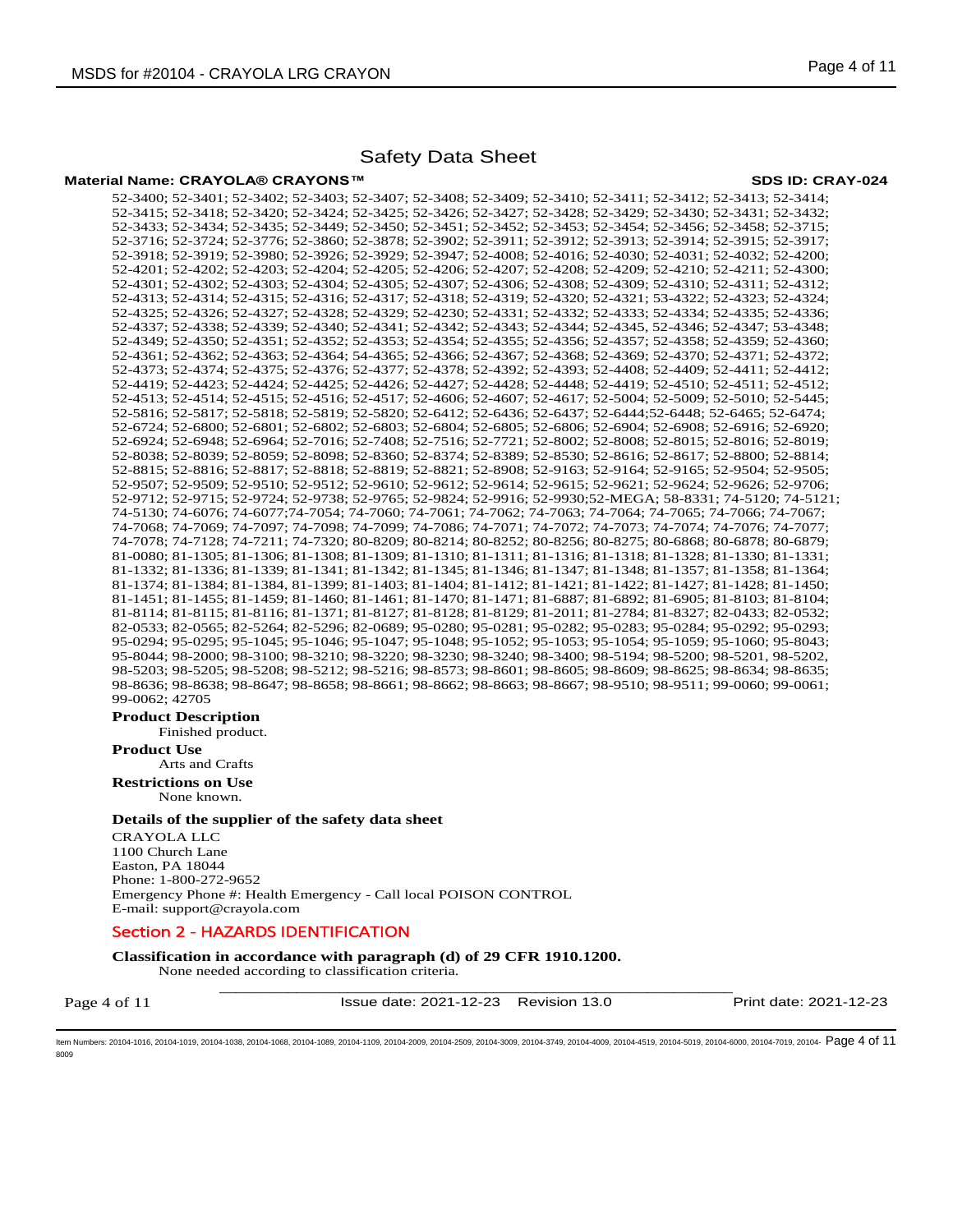# **Material Name: CRAYOLA® CRAYONS™ SDS ID: CRAY-024**

# **GHS Label Elements**

# **Symbol(s)**

**Signal Word**  None needed according to classification criteria

## **Hazard Statement(s)**

None needed according to classification criteria.

# **Precautionary Statement(s)**

#### **Prevention**

None needed according to classification criteria.

#### **Response**

None needed according to classification criteria.

# **Storage**

None needed according to classification criteria.

#### **Disposal**

Dispose in accordance with all applicable federal, state/regional and local laws and regulations.

# Section 3 - COMPOSITION / INFORMATION ON INGREDIENTS

| CAS           | <b>Component Name</b>                                                                                                                                                                                                    | Percent |
|---------------|--------------------------------------------------------------------------------------------------------------------------------------------------------------------------------------------------------------------------|---------|
| Not available | Product has been certified as nontoxic by the Art $\&$<br>Creative Materials Institute, Inc. and conforms to ASM<br>D 4236 standard practice for labeling art materials for<br>acute and chronic adverse health hazards. | 100     |

# **Component Related Regulatory Information**

The chemical identity and/or percentage of composition is being withheld as a trade secret.

## Section 4 - FIRST AID MEASURES

#### **Inhalation**

It is unlikely that emergency treatment will be required. Remove from exposure. Get medical attention, if needed.

# **Skin**

It is unlikely that emergency treatment will be required. If adverse effects occur, wash with soap or mild detergent and large amounts of water. Get medical attention, if needed.

## **Eyes**

It is unlikely that emergency treatment will be required. Flush eyes with plenty of water for at least 15 minutes. If eye irritation persists, get medical advice/attention.

## **Ingestion**

Call a poison control center or doctor immediately for treatment advice.

#### **Most Important Symptoms/Effects**

#### **Acute**

No information on significant adverse effects.

# **Delayed**

No information on significant adverse effects.

# **Indication of any immediate medical attention and special treatment needed**

Page 5 of 11

Issue date: 2021-12-23 Revision 13.0 Print date: 2021-12-23

Item Numbers: 20104-1016, 20104-1019, 20104-1038, 20104-1068, 20104-1089, 20104-1109, 20104-2009, 20104-2509, 20104-3009, 20104-3749, 20104-4009, 20104-4519, 20104-5019, 20104-6000, 20104-7019, 20104- Page 5 of 118009

\_\_\_\_\_\_\_\_\_\_\_\_\_\_\_\_\_\_\_\_\_\_\_\_\_\_\_\_\_\_\_\_\_\_\_\_\_\_\_\_\_\_\_\_\_\_\_\_\_\_\_\_\_\_\_\_\_\_\_\_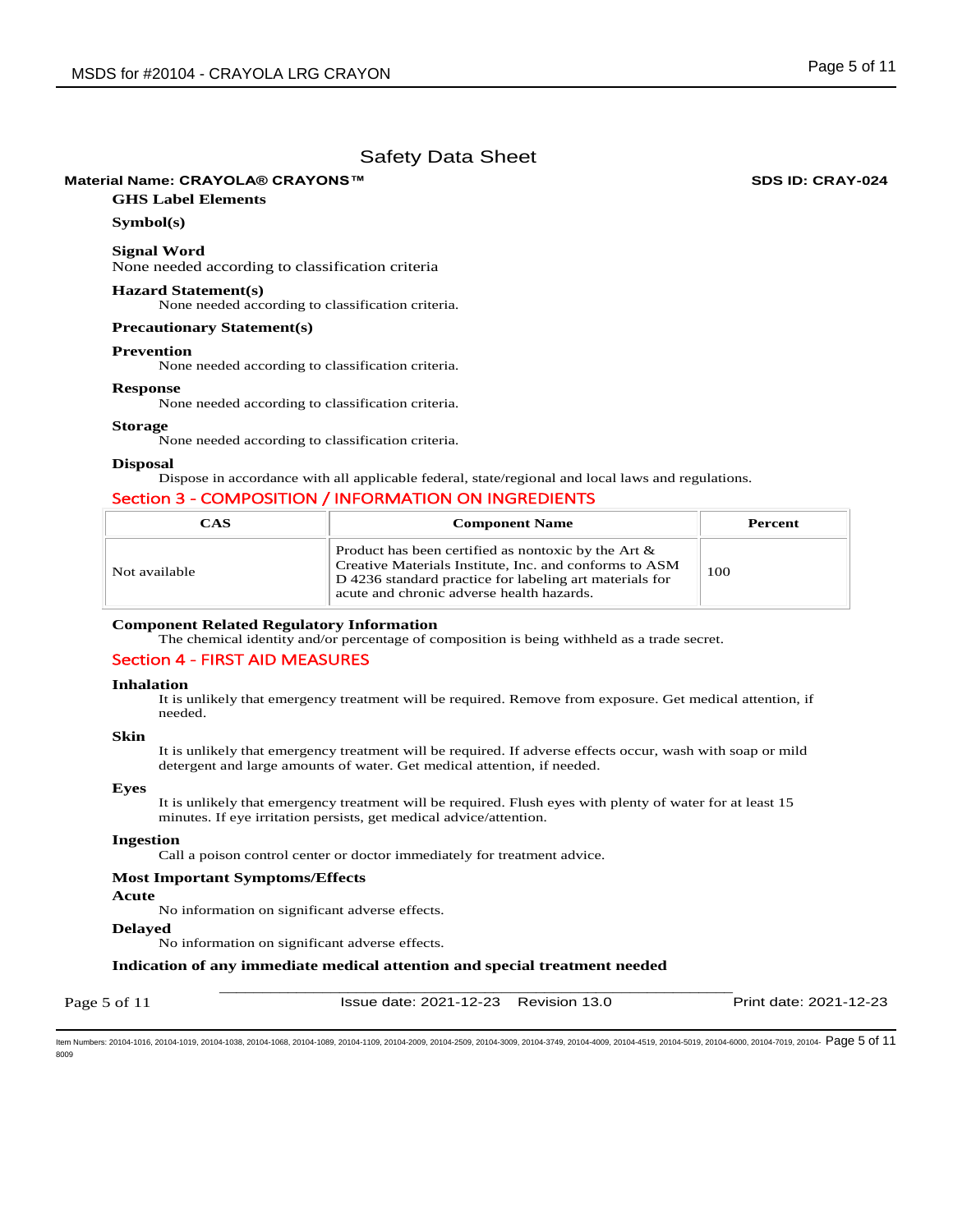## **Material Name: CRAYOLA® CRAYONS™ SDS ID: CRAY-024**

Treat symptomatically and supportively.

# Section 5 - FIRE FIGHTING MEASURES

### **Extinguishing Media**

**Suitable Extinguishing Media** 

carbon dioxide, regular dry chemical, regular foam, Water

# **Unsuitable Extinguishing Media**

None known.

# **Hazardous Combustion Products**

Oxides of carbon

# **Advice for firefighters**

Slight fire hazard.

### **Fire Fighting Measures**

Move container from fire area if it can be done without risk. Use extinguishing agents appropriate for surrounding fire. Avoid inhalation of material or combustion by-products. Stay upwind and keep out of low areas.

## **Special Protective Equipment and Precautions for Firefighters**

Wear protective clothing and equipment suitable for the surrounding fire.

# Section 6 - ACCIDENTAL RELEASE MEASURES

## **Personal Precautions, Protective Equipment and Emergency Procedures**

Wear personal protective clothing and equipment, see Section 8.

# **Methods and Materials for Containment and Cleaning Up**

Stop leak if possible without personal risk. Collect spilled material in appropriate container for disposal.

# Section 7 - HANDLING AND STORAGE

#### **Precautions for Safe Handling**

Wash thoroughly after handling. Minimize dust generation and accumulation.

#### **Conditions for Safe Storage, Including any Incompatibilities**

None needed according to classification criteria. Store and handle in accordance with all current regulations and standards. See original container for storage recommendations. Keep separated from incompatible substances.

## **Incompatible Materials**

oxidizing materials

# Section 8 - EXPOSURE CONTROLS / PERSONAL PROTECTION

#### **Component Exposure Limits**

The following constituents are the only constituents of the product which have a PEL, TLV or other recommended exposure limit. At this time, the other constituents have no known exposure limits.

# **ACGIH - Threshold Limit Values - Biological Exposure Indices (BEI)**

There are no biological limit values for any of this product's components.

# **Engineering Controls**

Based on available information, additional ventilation is not required.

#### **Individual Protection Measures, such as Personal Protective Equipment**

#### **Eye/face protection**

Eye protection not required under normal conditions.

Page 6 of 11

\_\_\_\_\_\_\_\_\_\_\_\_\_\_\_\_\_\_\_\_\_\_\_\_\_\_\_\_\_\_\_\_\_\_\_\_\_\_\_\_\_\_\_\_\_\_\_\_\_\_\_\_\_\_\_\_\_\_\_\_ Issue date: 2021-12-23 Revision 13.0 Print date: 2021-12-23

ltem Numbers: 20104-1016, 20104-1019, 20104-1038, 20104-1088, 20104-1089, 20104-1109, 20104-2009, 20104-2509, 20104-3719, 20104-4019, 20104-4019, 20104-5019, 20104-4519, 20104-6000, 20104-7019, 20104-  $P$   $\overline{\text{PQ}}\text{G6 of$ 8009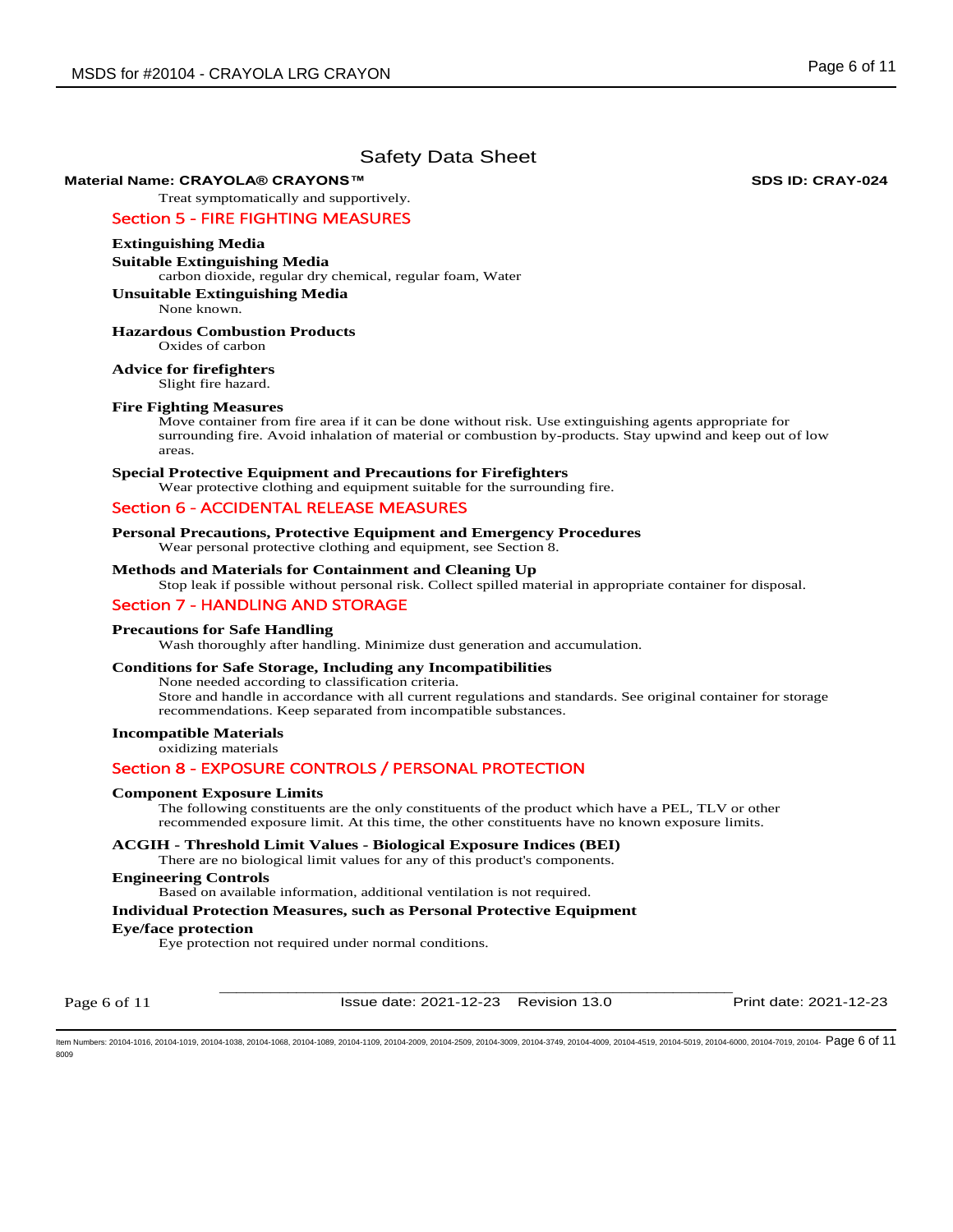## **Material Name: CRAYOLA® CRAYONS™ SDS ID: CRAY-024**

#### **Skin Protection**

Protective clothing is not required under normal conditions.

## **Respiratory Protection**

No respirator is required under normal conditions of use. Under conditions of frequent use or heavy exposure, respiratory protection may be needed.

#### **Glove Recommendations**

Protective gloves are not required under normal conditions.

# Section 9 - PHYSICAL AND CHEMICAL PROPERTIES

| Appearance                                | various colors               | <b>Physical State</b>                             | solid                   |
|-------------------------------------------|------------------------------|---------------------------------------------------|-------------------------|
| Odor                                      | distinct odor                | Color                                             | various<br>colors       |
| <b>Odor Threshold</b>                     | Not available                | pH                                                | <b>Not</b><br>available |
| <b>Melting Point</b>                      | 43.3 °C (110<br>$\mathrm{P}$ | <b>Boiling Point</b>                              | Not<br>available        |
| <b>Boiling Point Range</b>                | Not available                | <b>Freezing point</b>                             | Not.<br>available       |
| <b>Evaporation Rate</b>                   | Not available                | Flammability (solid, gas)                         | <b>Not</b><br>available |
| <b>Autoignition</b><br><b>Temperature</b> | Not available                | <b>Flash Point</b>                                | <b>Not</b><br>available |
| <b>Lower Explosive Limit</b>              | Not available                | <b>Decomposition temperature</b>                  | Not.<br>available       |
| <b>Upper Explosive Limit</b>              | Not available                | <b>Vapor Pressure</b>                             | <b>Not</b><br>available |
| Vapor Density (air=1)                     | Not available                | Specific Gravity (water=1)                        | <b>Not</b><br>available |
| <b>Water Solubility</b>                   | (Insoluble)                  | <b>Partition coefficient: n-</b><br>octanol/water | <b>Not</b><br>available |
| <b>Viscosity</b>                          | Not available                | <b>Kinematic viscosity</b>                        | <b>Not</b><br>available |
| <b>Solubility (Other)</b>                 | Not available                | <b>Density</b>                                    | Not.<br>available       |
| <b>Physical Form</b>                      | solid                        | <b>Molecular Weight</b>                           | Not<br>available        |

# Section 10 - STABILITY AND REACTIVITY

#### **Reactivity**

Page 7 of 11

No reactivity hazard is expected.

# **Chemical Stability**

Stable at normal temperatures and pressure.

### **Possibility of Hazardous Reactions**

Will not polymerize.

Issue date: 2021-12-23 Revision 13.0 Print date: 2021-12-23

ltem Numbers: 20104-1016, 20104-1019, 20104-1038, 20104-1088, 20104-1089, 20104-1109, 20104-2009, 20104-2509, 20104-3719, 20104-4019, 20104-4519, 20104-5019, 20104-45019, 20104-5019, 20104-6000, 20104-7019, 20104-600, 2010 8009

\_\_\_\_\_\_\_\_\_\_\_\_\_\_\_\_\_\_\_\_\_\_\_\_\_\_\_\_\_\_\_\_\_\_\_\_\_\_\_\_\_\_\_\_\_\_\_\_\_\_\_\_\_\_\_\_\_\_\_\_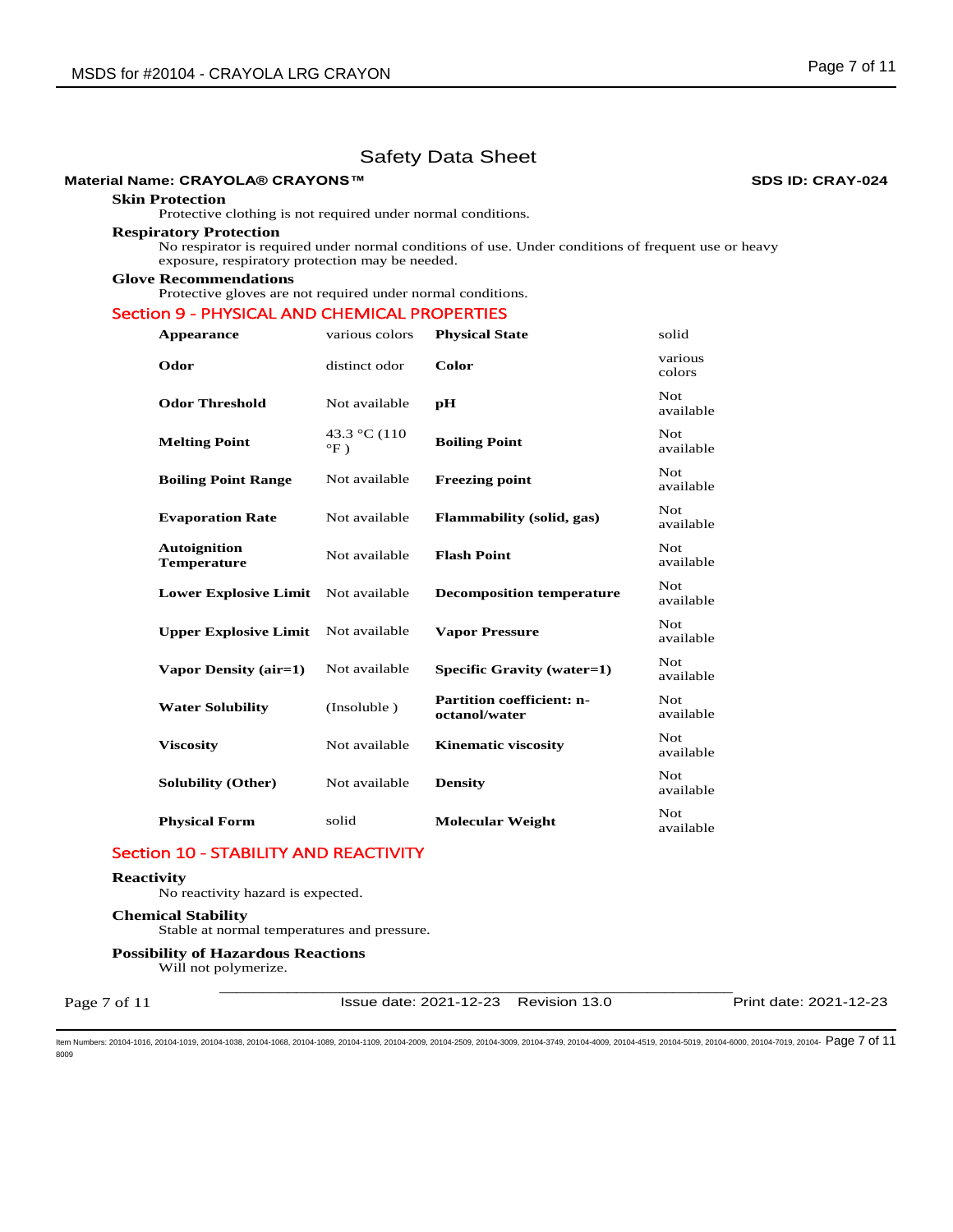#### **Material Name: CRAYOLA® CRAYONS™ SDS ID: CRAY-024**

**Conditions to Avoid** None reported.

# **Incompatible Materials**

oxidizing materials

## **Hazardous decomposition products**

May release oxides of carbon. Provide adult supervision in a well ventilated area for techniques involving melted crayons. Ironing should be done by an adult in a well ventilated area. Overheating wax crayons during melting or ironing may release irritating fumes.

# **Thermal decomposition products**

Oxides of carbon

# Section 11 - TOXICOLOGICAL INFORMATION

## **Information on Likely Routes of Exposure**

#### **Inhalation**

No information on significant adverse effects.

**Skin Contact** 

No information on significant adverse effects.

#### **Eye Contact**

No information on significant adverse effects.

**Ingestion** 

No information on significant adverse effects.

### **Acute and Chronic Toxicity**

#### **Component Analysis - LD50/LC50**

The components of this material have been reviewed in various sources and no selected endpoints have been identified.

## **Product Toxicity Data**

### **Acute Toxicity Estimate**

No data available.

#### **Immediate Effects**  None.

# **Delayed Effects**

None.

**Irritation/Corrosivity Data**  None

# **Respiratory Sensitization**

No information available for the product.

## **Dermal Sensitization**

No information available for the product.

#### **Component Carcinogenicity**

None of this product's components are listed by ACGIH, IARC, NTP, DFG or OSHA.

#### **Germ Cell Mutagenicity**

No information available for the product.

#### **Tumorigenic Data**

No data available

Page 8 of 11

Issue date: 2021-12-23 Revision 13.0 Print date: 2021-12-23

\_\_\_\_\_\_\_\_\_\_\_\_\_\_\_\_\_\_\_\_\_\_\_\_\_\_\_\_\_\_\_\_\_\_\_\_\_\_\_\_\_\_\_\_\_\_\_\_\_\_\_\_\_\_\_\_\_\_\_\_

ltem Numbers: 20104-1016, 20104-1019, 20104-1038, 20104-1088, 20104-1089, 20104-1109, 20104-2009, 20104-2509, 20104-3719, 20104-4019, 20104-4019, 20104-5019, 20104-4519, 20104-6000, 20104-7019, 20104-  $P$  and -  $P$  and  $P$ 8009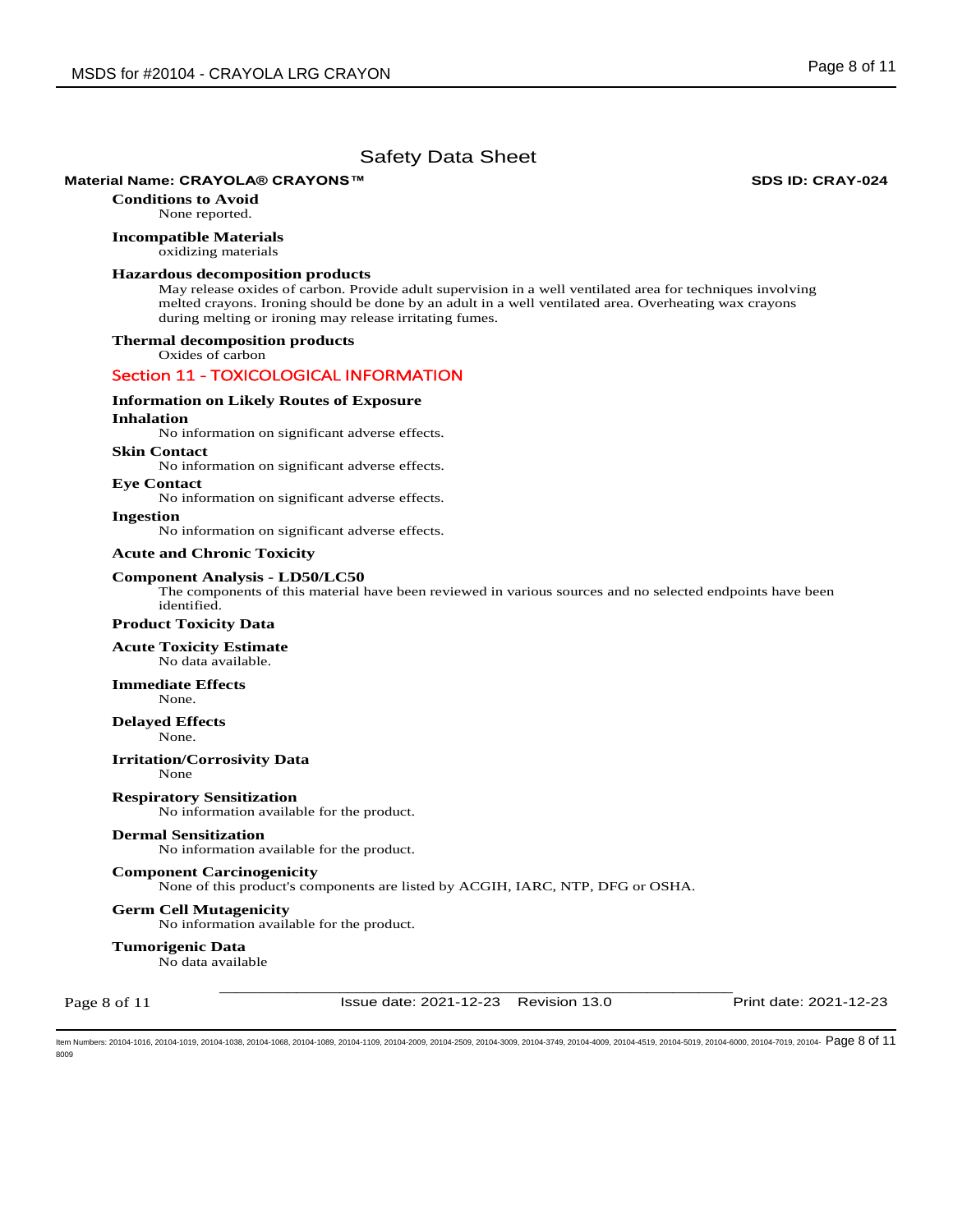### **Material Name: CRAYOLA® CRAYONS™ SDS ID: CRAY-024**

**Reproductive Toxicity** 

No information available for the product.

**Specific Target Organ Toxicity - Single Exposure**  No target organs identified.

**Specific Target Organ Toxicity - Repeated Exposure**  No target organs identified.

**Aspiration hazard**  No data available.

**Medical Conditions Aggravated by Exposure** No data available.

# Section 12 - ECOLOGICAL INFORMATION

# **Ecotoxicity**

No information available for the product.

## **Component Analysis - Aquatic Toxicity**

No LOLI ecotoxicity data are available for this product's components.

#### **Persistence and Degradability**

No information available for the product.

**Bioaccumulative Potential**  No information available for the product.

**Mobility** 

No information available for the product.

# Section 13 - DISPOSAL CONSIDERATIONS

### **Disposal Methods**

Dispose in accordance with all applicable federal, state/regional and local laws and regulations. Recycle if possible.

#### **Component Waste Numbers**

The U.S. EPA has not published waste numbers for this product's components.

# Section 14 - TRANSPORT INFORMATION

**US DOT Information: UN/NA #:** Not regulated

**IATA Information: UN#:** Not regulated

**ICAO Information: UN#:** Not regulated

**IMDG Information: UN#:** Not regulated

**TDG Information: UN#:** Not regulated

# **International Bulk Chemical Code**

This material does not contain any chemicals required by the IBC Code to be identified as dangerous chemicals in bulk.

Page 9 of 11

\_\_\_\_\_\_\_\_\_\_\_\_\_\_\_\_\_\_\_\_\_\_\_\_\_\_\_\_\_\_\_\_\_\_\_\_\_\_\_\_\_\_\_\_\_\_\_\_\_\_\_\_\_\_\_\_\_\_\_\_ Issue date: 2021-12-23 Revision 13.0 Print date: 2021-12-23

Item Numbers: 20104-1016, 20104-1019, 20104-1038, 20104-1068, 20104-1089, 20104-1109, 20104-2009, 20104-2509, 20104-3009, 20104-3749, 20104-4009, 20104-4519, 20104-5019, 20104-6000, 20104-7019, 20104- Page 9 of 118009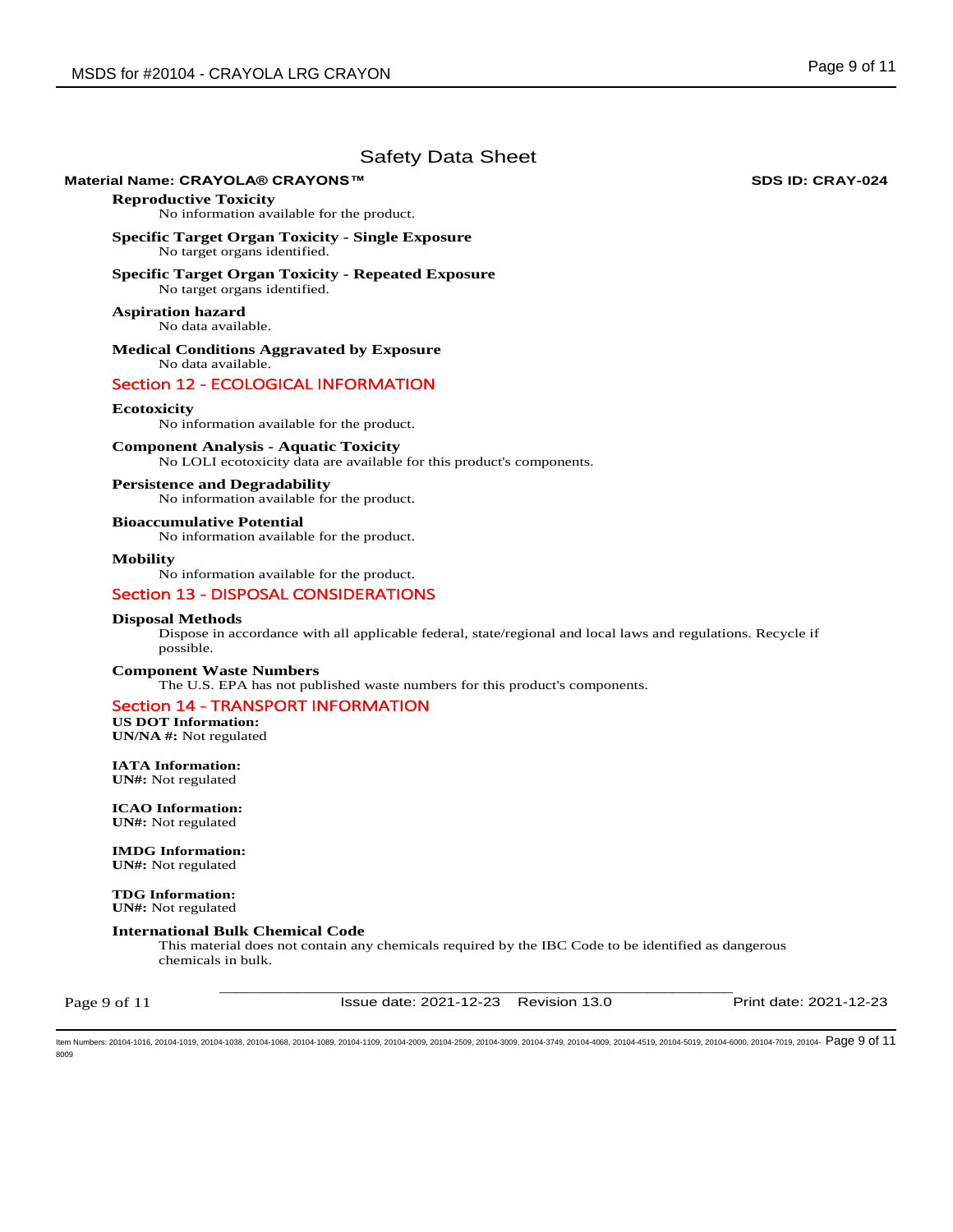# **Material Name: CRAYOLA® CRAYONS™ SDS ID: CRAY-024**

# Section 15 - REGULATORY INFORMATION

#### **U.S. Federal Regulations**

None of this product's components are listed under SARA Sections 302/304 (40 CFR 355 Appendix A), SARA Section 313 (40 CFR 372.65), CERCLA (40 CFR 302.4), TSCA 12(b), or require an OSHA process safety plan.

# **SARA Section 311/312 (40 CFR 370 Subparts B and C) reporting categories**

No hazard categories applicable.

#### **U.S. State Regulations**

None of this product's components are listed on the state lists from CA, MA, MN, NJ or PA.

#### **California Safe Drinking Water and Toxic Enforcement Act (Proposition 65)**  Not listed under California Proposition 65.

#### **Component Analysis - Inventory**

#### **U.S. Inventory (TSCA)**

All of the components of this product are listed on the TSCA Inventory. All components of this product are listed on the DSL.

# Section 16 - OTHER INFORMATION

#### **NFPA Ratings**

Health: 0 Fire: 0 Instability: 0 Hazard Scale:  $0 =$  Minimal  $1 =$  Slight  $2 =$  Moderate  $3 =$  Serious  $4 =$  Severe

#### **Summary of Changes**

10/13/2021 - Update to Section(s) 1.

## **Preparation Date**

12/12/2019

#### **Revision date**

Updated: 8/11/2020

#### **Key / Legend**

ACGIH - American Conference of Governmental Industrial Hygienists; ADR - European Road Transport; AU - Australia; BOD - Biochemical Oxygen Demand; C - Celsius; CA - Canada; CA/MA/MN/NJ/PA - California/Massachusetts/Minnesota/New Jersey/Pennsylvania\*; CAS - Chemical Abstracts Service; CERCLA - Comprehensive Environmental Response, Compensation, and Liability Act; CFR - Code of Federal Regulations (US); CLP - Classification, Labelling, and Packaging; CN - China; CPR - Controlled Products Regulations; DFG - Deutsche Forschungsgemeinschaft; DOT - Department of Transportation; DSD - Dangerous Substance Directive; DSL - Domestic Substances List; EC – European Commission; EEC - European Economic Community; EIN - European Inventory of (Existing Commercial Chemical Substances); EINECS - European Inventory of Existing Commercial Chemical Substances; ENCS - Japan Existing and New Chemical Substance Inventory; EPA - Environmental Protection Agency; EU - European Union; F - Fahrenheit; F - Background (for Venezuela Biological Exposure Indices); IARC - International Agency for Research on Cancer; IATA - International Air Transport Association; ICAO - International Civil Aviation Organization; IDL - Ingredient Disclosure List; IDLH - Immediately Dangerous to Life and Health; IMDG - International Maritime Dangerous Goods; ISHL - Japan Industrial Safety and Health Law; IUCLID - International Uniform Chemical Information Database; JP - Japan; Kow - Octanol/water partition coefficient; KR KECI Annex 1 - Korea Existing Chemicals Inventory (KECI) / Korea Existing Chemicals List (KECL); KR KECI Annex 2 - Korea Existing Chemicals Inventory (KECI) / Korea Existing Chemicals List (KECL) , KR - Korea; LD50/LC50 - Lethal Dose/ Lethal Concentration; KR REACH CCA - Korea Registration and Evaluation of Chemical Substances Chemical Control Act; LEL - Lower Explosive Limit; LLV - Level Limit Value; LOLI - List Of LIsts™ - ChemADVISOR's Regulatory Database; MAK - Maximum Concentration Value in the Workplace; MEL - Maximum Exposure Limits; MX – Mexico; Ne-

Page 10 of 11

\_\_\_\_\_\_\_\_\_\_\_\_\_\_\_\_\_\_\_\_\_\_\_\_\_\_\_\_\_\_\_\_\_\_\_\_\_\_\_\_\_\_\_\_\_\_\_\_\_\_\_\_\_\_\_\_\_\_\_\_ Issue date: 2021-12-23 Revision 13.0 Print date: 2021-12-23

ltem Numbers: 20104-1016, 20104-1019, 20104-1038, 20104-1088, 20104-1089, 20104-1109, 20104-2009, 20104-2509, 20104-379, 20104-3019, 20104-4019, 20104-5019, 20104-4519, 20104-6000, 20104-7019, 20104- ${\bf P}$ 8009